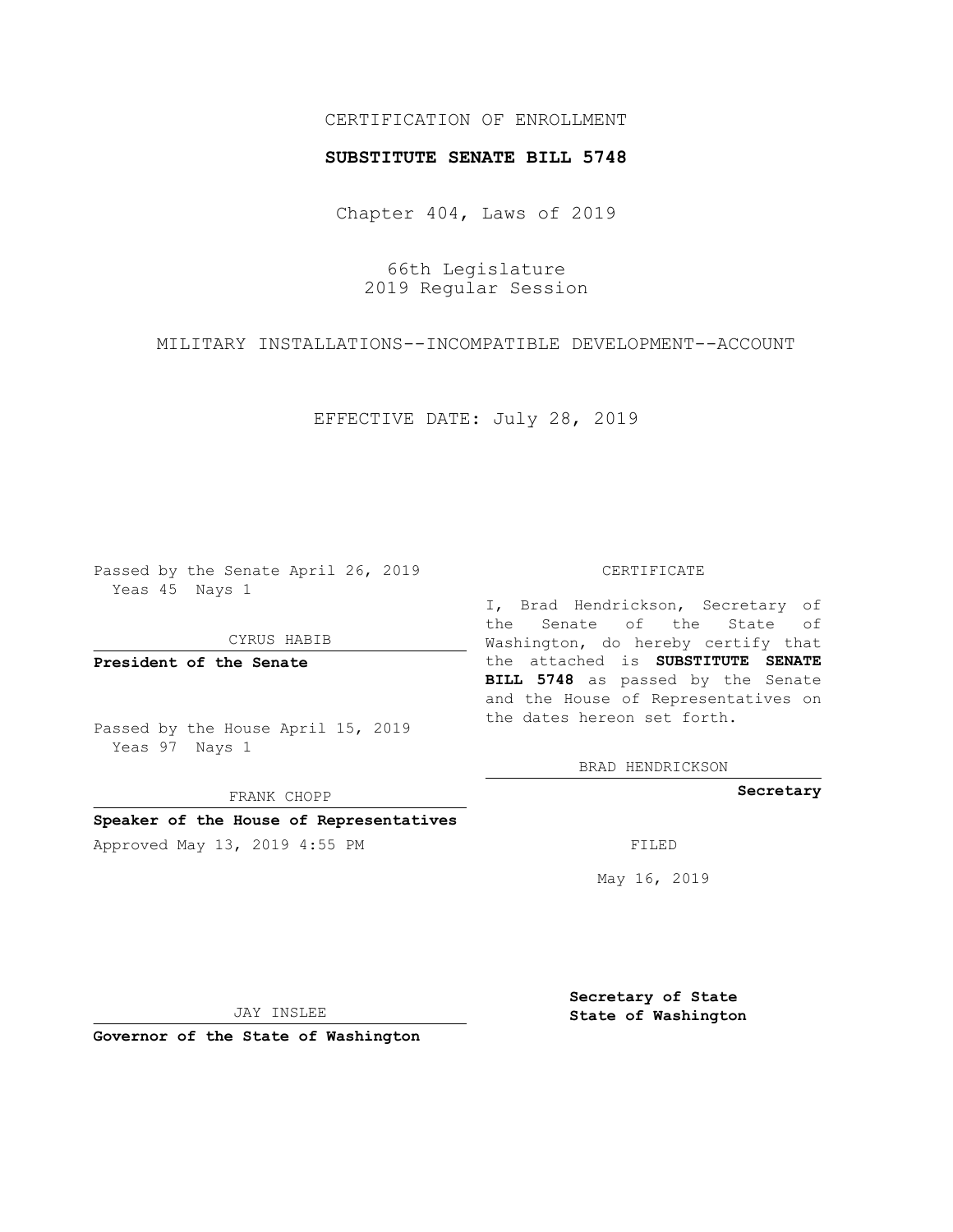## **SUBSTITUTE SENATE BILL 5748**

AS AMENDED BY THE HOUSE

Passed Legislature - 2019 Regular Session

# **State of Washington 66th Legislature 2019 Regular Session**

**By** Senate Ways & Means (originally sponsored by Senators Conway, O'Ban, Frockt, Rolfes, Randall, and Zeiger)

READ FIRST TIME 02/19/19.

 AN ACT Relating to creating an account to support necessary infrastructure nearby military installations; and adding new sections 3 to chapter 43.330 RCW.

BE IT ENACTED BY THE LEGISLATURE OF THE STATE OF WASHINGTON:

 NEW SECTION. **Sec. 1.** A new section is added to chapter 43.330 6 RCW to read as follows:

 (1) The defense community compatibility account is created in the state treasury. Revenues to the account consist of appropriations by the legislature, private contributions, and all other sources 10 deposited in the account.

 (2)(a) Expenditures from the account may only be used for grants to local governments or entities who have entered into an agreement with a military installation in the state under the United States department of defense readiness and environmental protection integration program for purposes of the programs established in subsection (3) of this section, including administrative expenses. Priority must be given for grant applications accompanied by express support from nonprofit community or neighborhood-based organizations, public development authorities, federally recognized Indian tribes in the state, or other community partners. Only the director or the director's designee, may authorize expenditures. In order for the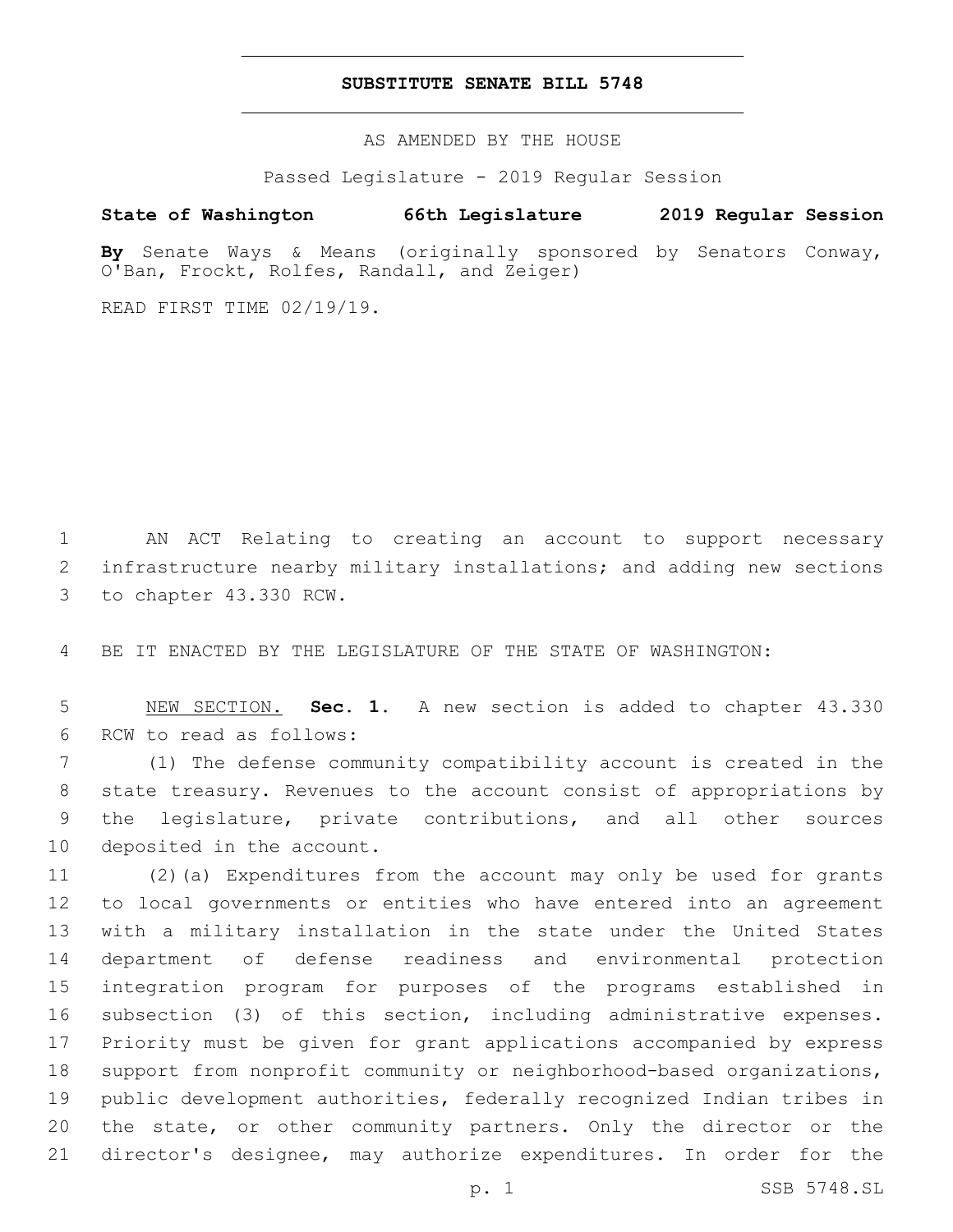director or the director's designee to authorize an expenditure for the purpose identified in subsection (3) of this section, both federal and applicant funds must be committed to the same purposes or 4 project as the state expenditure.

 (b) An applicant must submit an application to the department in order to be eligible for funding under this subsection, and the department may not expend money on a project for which an applicant has not applied to the department to carry out the project.

 (3)(a) The department may expend moneys from the account to provide state funds for projects identified by applicants to address incompatible development connected to Washington state military installations. For purposes of this section, "incompatible development" includes land development and military operations that impact the economy, environment, or quality of life opportunities for 15 local communities.

 (b) The department must evaluate and rank applications using objective criteria such as a community cost-benefit analysis, must consider recommendations from a citizens advisory commission comprised of representatives of community stakeholders impacted by military installations or their operations, must hold public hearings at least ninety days prior to any funding decision, and may consider the degree to which each project is compatible with the criteria established in the United States department of defense's readiness 24 and environmental protection integration program.

25 (c) Eligible projects may include:

 (i) Acquisition of real property or real property interests to 27 eliminate an existing incompatible use;

 (ii) Projects to jointly assist in the recovery or protection of endangered species dependent on military installation property for 30 habitat;

 (iii) Projects or programs to increase the availability of housing affordable to enlisted military personnel and nonmilitary 33 residents in the local community;

 (iv) Projects to retrofit existing uses to increase their compatibility with existing or future military operations;

 (v) Projects to enable local communities heavily dependent on a nearby military installation to diversify the local economy so as to reduce the economic dependence on the military base;

 (vi) Projects that aid communities to replace jobs lost in the event of a reduction of the military presence; and